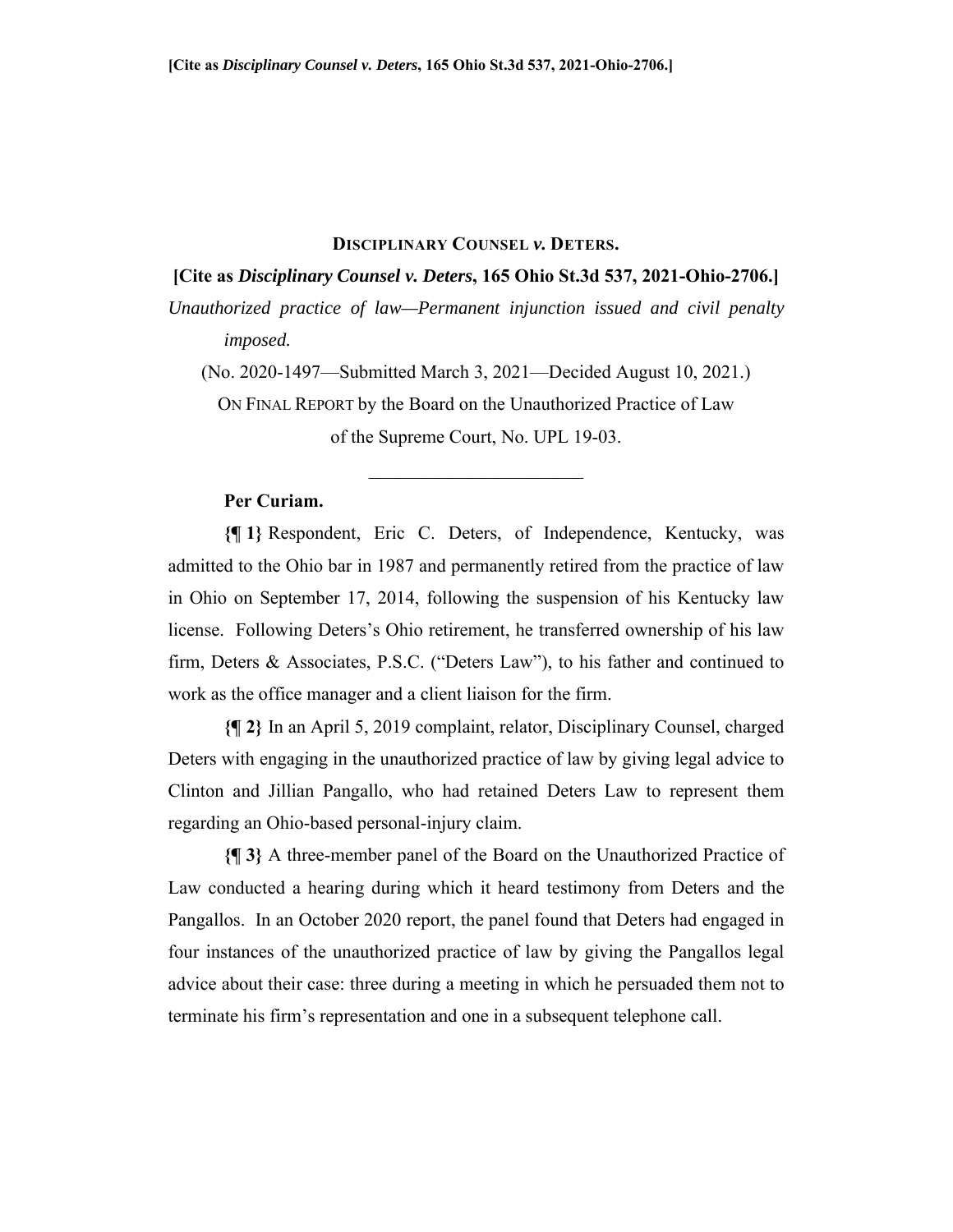**{¶ 4}** The panel recommended that Deters be permanently enjoined from engaging in the unauthorized practice of law and that we impose a civil penalty of \$6,500. The board adopted the panel's findings and recommendation that Deters be enjoined from engaging in the unauthorized practice of law, but it recommended that the civil penalty be doubled to \$13,000.

**{¶ 5}** For the reasons that follow, we find that Deters engaged in a single instance of the unauthorized practice of law by giving case-specific legal advice to clients of the law firm that employed him. We therefore permanently enjoin him from engaging in further acts of the unauthorized practice of law and order him to pay a civil penalty of \$6,500.

#### **Deters's Conduct**

**{¶ 6}** On September 8, 2017, Clinton Pangallo was injured in an auto accident while driving his employer's car. Recalling that years earlier he had heard Deters speak on a radio program and had liked his demeanor, Clinton called Deters Law to schedule a consultation. On September 22, 2017, Clinton and his wife, Jillian, met with Chuck Holbrook, an investigator employed by the firm. Clinton signed a contingent-fee contract, agreeing to pay the firm one-third of the gross recovery in his personal-injury case.

**{¶ 7}** In early October, Stephanie Collins, an attorney with Deters Law, informed the Pangallos that she would be handling their case. Collins left Deters Law the following month and informed the Pangallos that Dominick Romeo would be their attorney going forward. They later learned that Romeo was not licensed in Ohio.

**{¶ 8}** On January 28, 2018, Clinton emailed Romeo to terminate the firm's representation. Deters emailed Jillian several times that night and asked to meet with her and Clinton in an effort to persuade them to stay with the firm. In those emails, he stated, "I can make sure everything is not only done right. But over the top." He also claimed, "We have a whole gang on cases. Ky. Ohio. Lawyers.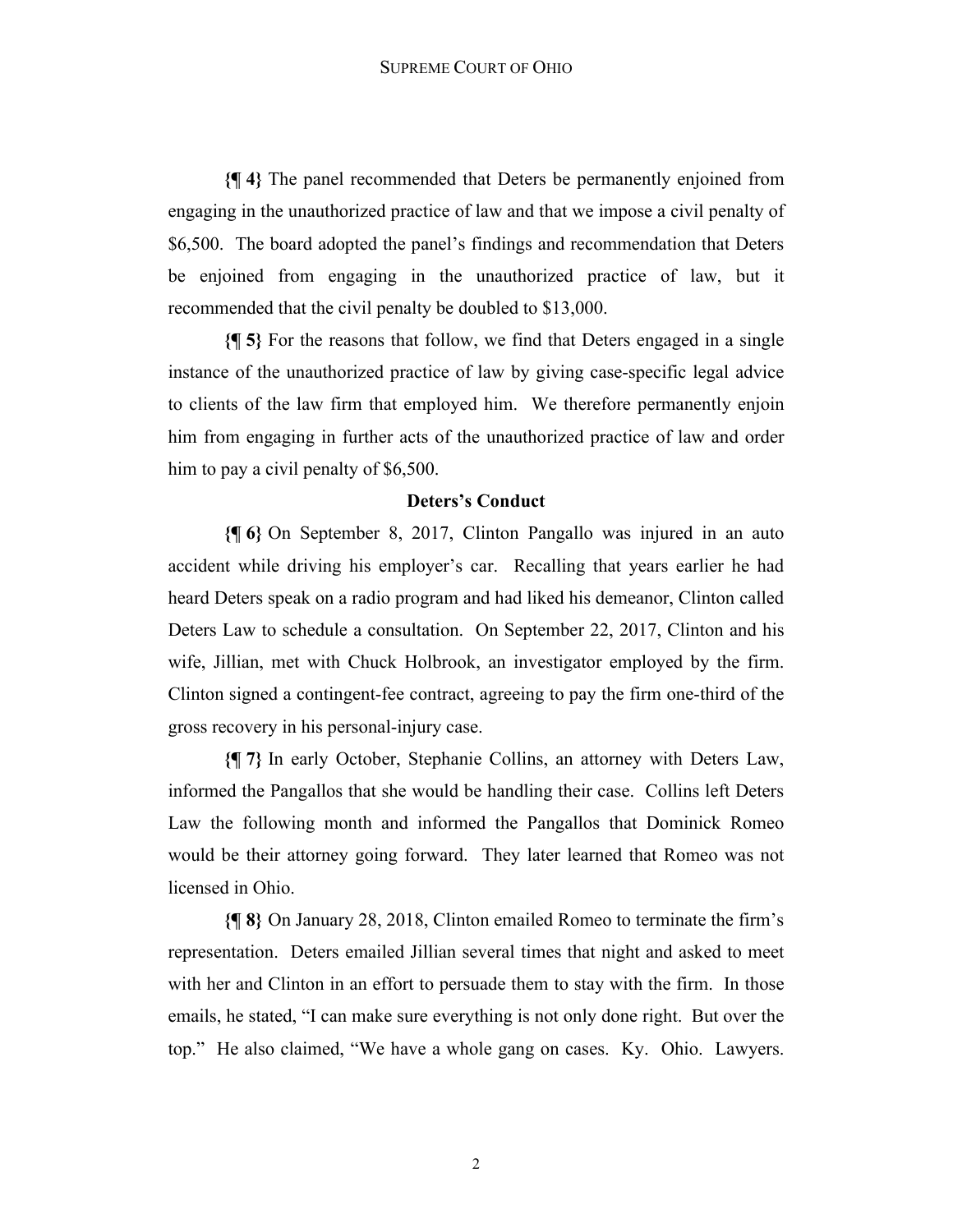Staff. Records requesters. Paralegals. Me. I just want to grab file tomorrow. See what has been done. And talk. \* \* \* If we have droppedball [sic] I swear. I'll tell you we have."

**{¶ 9}** The next day, the Pangallos met with Deters and Holbrook. No attorney was present. During Deters's panel hearing, the Pangallos and Deters offered differing accounts of what had transpired at the meeting.

**{¶ 10}** The Pangallos testified that they did not know that Deters was not licensed to practice law when they met him, that he never said that he was or was not an attorney, and that they therefore assumed he was an attorney.<sup>1</sup> Jillian stated that Deters referred to himself by his nickname, "The Bulldog,"—a moniker that he has long used on the radio and in social media—and told them that he would take care of things and get things done. In addition to discussing the value of their case, the Pangallos recalled, Deters advised them about the "stacking" of insurance policies, the differences between Ohio and Kentucky law on that issue, and how those differences could affect their recovery. Both Jillian and Clinton testified that Deters advised them to file a claim against Clinton's employer because it had higher insurance limits—and that he called their refusal to do so "stupid."

**{¶ 11}** Deters admitted that he gave the Pangallos his opinion regarding the value of their case based on his experience as an attorney and that they discussed the possibility that Clinton might be entitled to an award equal to the tortfeasor's policy limits. He also admitted that they discussed the possibility of pursuing a recovery from Clinton's employer—though he denied giving the Pangallos any advice on that issue and claimed that the issue of stacking insurance policies "never came up" in their discussions.

<sup>1.</sup> The board found that Jillian knew that Deters was not a lawyer, at least not an Ohio lawyer, prior to the January 29 meeting, but the testimony it cites to support that finding shows only that Dominick Romeo had informed Jillian that Romeo was not licensed in Ohio and that the firm did not have an Ohio-licensed personal-injury attorney at that time.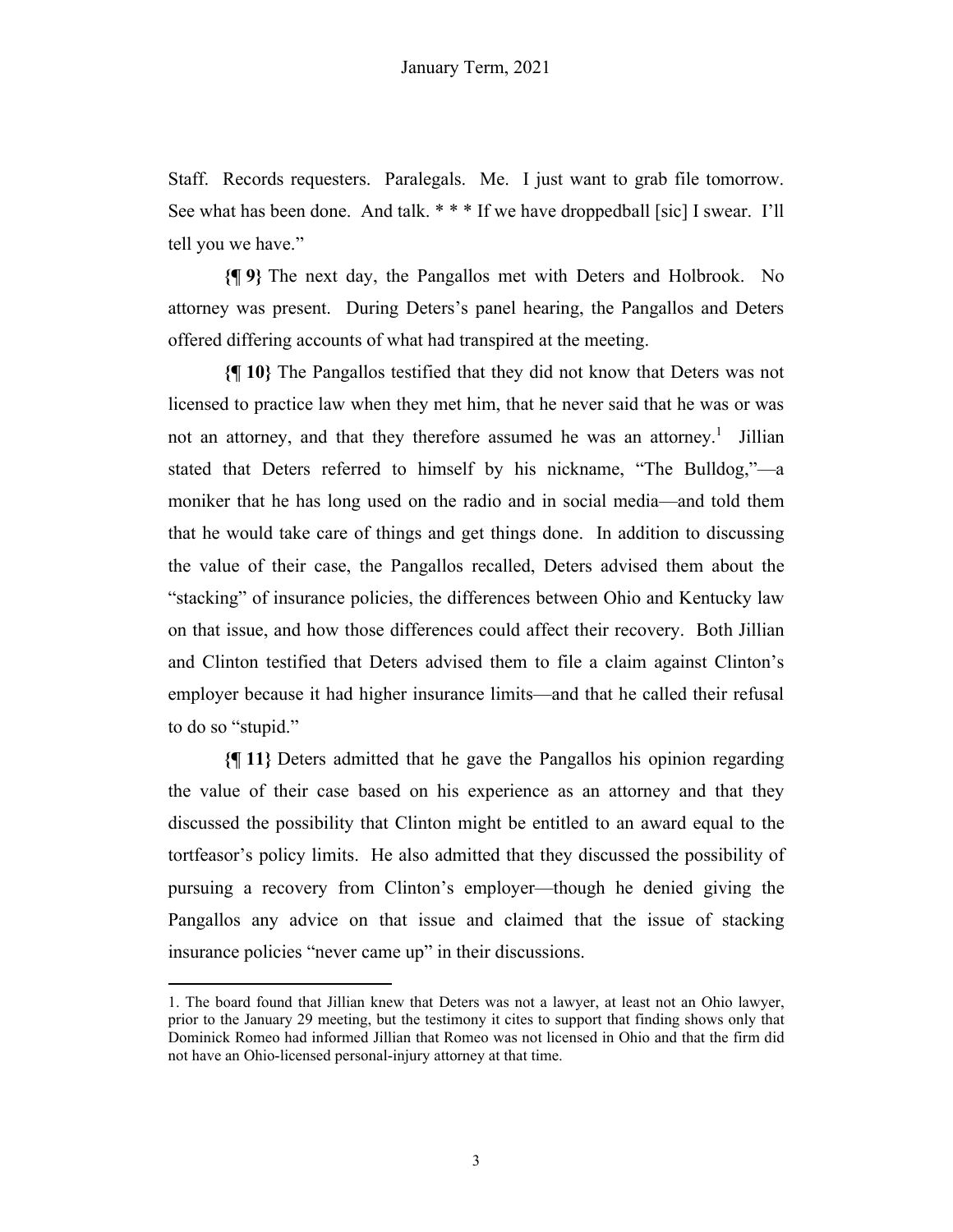**{¶ 12}** Deters also testified that after the Pangallos told him that they were experiencing financial difficulties, he offered to arrange a presettlement loan through Barrister Capital and told them how the loan would work. According to the Pangallos, Deters advised them that the repayment of the loan would be contingent on winning their case and that they would not have to pay much interest, because their case would be settled within one month. They testified and Deters acknowledged—that they relied on that advice in deciding to accept the loan.

**{¶ 13}** By the time the meeting ended, Deters (purportedly with his father's approval) had agreed to reduce the Pangallos' contingent fee to 28 percent of their recovery and the Pangallos had agreed to allow Deters Law to continue representing them.

**{¶ 14}** After the meeting, the Pangallos obtained a \$3,000 loan from Barrister Capital. Jillian and Deters exchanged several emails discussing Clinton's medical treatment and the efforts being made to determine the limits of the tortfeasor's insurance policy. Deters opined that an insurer's refusal to state the limits of its policy "usually means high limits."

**{¶ 15}** On April 24, 2018, Jillian emailed a letter from Clinton to Deters terminating the firm's representation. In an emailed response, Deters asserted that he had not "handled" the Pangallos' case and identified three other lawyers who had purportedly worked on the case. However, Jillian testified that she had never heard of two of those attorneys and that the third attorney had told her that he was not working on her case. She also testified that shortly after she received that email, Deters called to tell her that she and Clinton would still owe the full contingent fee to Deters Law on top of any fee they paid to a new attorney which she understood to mean that they would owe Deters Law the full contingent fee in addition to any fee they would owe their new attorney.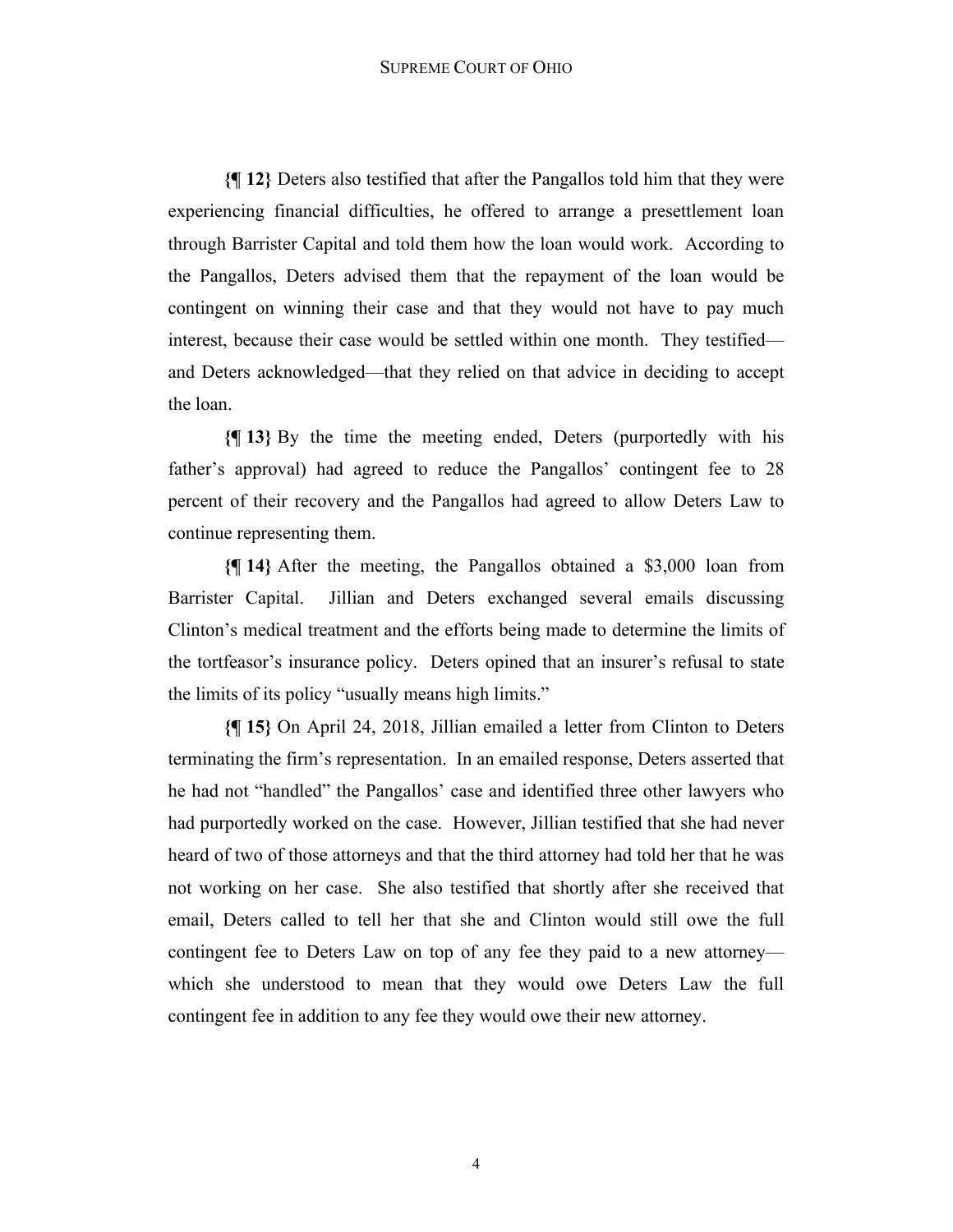**{¶ 16}** As of January 2020, Clinton's case had not settled and the amount the Pangallos owed on their \$3,000 loan had increased to more than \$10,000.

### **The Board Found that Deters Engaged in the Unauthorized Practice of Law**

**{¶ 17}** The board found that Deters engaged in four instances of the unauthorized practice of law by (1) giving the Pangallos his opinion regarding the value of their personal-injury case, (2) advising them about the practice of stacking insurance policies and recommending that they sue Clinton's employer, (3) giving them his analysis of how quickly their case would settle, and (4) advising them that Deters Law would exert a lien for the full contingent fee on their final settlement if they terminated the firm's representation.

#### **Deters's Objections to the Board's Findings**

**{¶ 18}** Deters objects to the board's findings that he engaged in the unauthorized practice of law by giving legal advice to the Pangallos. Although he has admitted that he made some of the statements that the board found to constitute the unauthorized practice of law, he characterizes his actions with regard to most of those statements as "passing on information" and steadfastly maintains that he did not provide legal services or render legal advice to the Pangallos. In fact, he asserts that any staff member of a law firm could make the statements he made to the Pangallos without committing the unauthorized practice of law and that trial consultants, paralegals, and other law-firm staff engage in this type of conduct every day. For the reasons that follow, we find that Deters's objections are without merit.

### **Deters Engaged in the Unauthorized Practice of Law**

**{¶ 19}** This court has original jurisdiction over the admission to the practice of law in Ohio, the discipline of persons so admitted, and "all other matters relating to the practice of law," Article IV, Section  $2(B)(1)(g)$ , Ohio Constitution, which includes the regulation of the unauthorized practice of law, *Greenspan v. Third Fed. S. & L. Assn.*, 122 Ohio St.3d 455, 2009-Ohio-3508, 912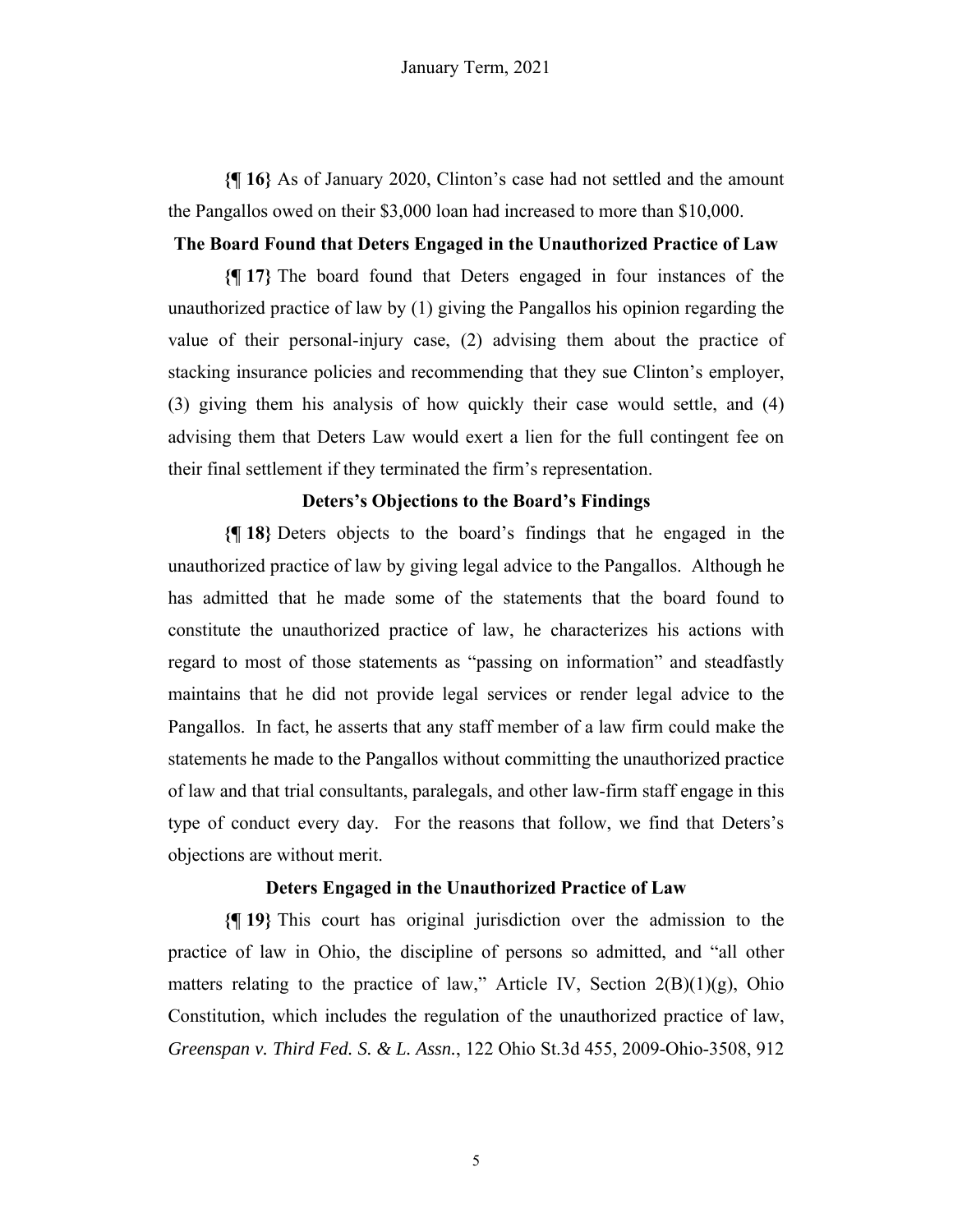N.E.2d 567, ¶ 16. The purpose of that regulation is to "protect the public against incompetence, divided loyalties, and other attendant evils that are often associated with unskilled representation." *Cleveland Bar Assn. v. CompManagement, Inc.*, 104 Ohio St.3d 168, 2004-Ohio-6506, 818 N.E.2d 1181, ¶ 40.

**{¶ 20}** We have defined the unauthorized practice of law to include both the "[h]olding out to the public or otherwise representing oneself as authorized to practice law in Ohio" and the "rendering of legal services for another" by any person who is not authorized to practice law under our rules. Gov.Bar R.  $VII(2)(A)(1)$  and (4). We have held, "The practice of law is not restricted to appearances in court; it also encompasses giving legal advice and counsel." *Cincinnati Bar Assn. v. Telford*, 85 Ohio St.3d 111, 112, 707 N.E.2d 462 (1999), citing *Cleveland Bar Assn. v. Misch*, 82 Ohio St.3d 256, 259, 695 N.E.2d 244 (1998).

**{¶ 21}** One key element of the practice of law is the tailoring of legal advice to the needs of a specific person. *See, e.g.*, *Green v. Huntington Natl. Bank*, 4 Ohio St.2d 78, 80, 212 N.E.2d 585 (1965) (holding that giving specific legal information in relation to the specific facts of a particular person's case for the purpose of obtaining a more beneficial condition "represent[s] the giving of legal advice"); *Disciplinary Counsel v. Palmer*, 115 Ohio Misc.2d 70, 74, 761 N.E.2d 716 (Bd.Unauth.Prac.2001) (dismissing an unauthorized-practice-of-law complaint filed against a layman who published general legal advice or opinions on a website, because there was insufficient evidence to establish that he gave legal advice customized to the particularized needs of any individual).

**{¶ 22}** In this case, relator has proved by a preponderance of the evidence that Deters offered the Pangallos legal advice and counsel tailored to the specific facts and circumstances of their case.

**{¶ 23}** First, Deters gave the Pangallos his own opinion of the value of their case and how long it would take to settle. Deters argues that stating the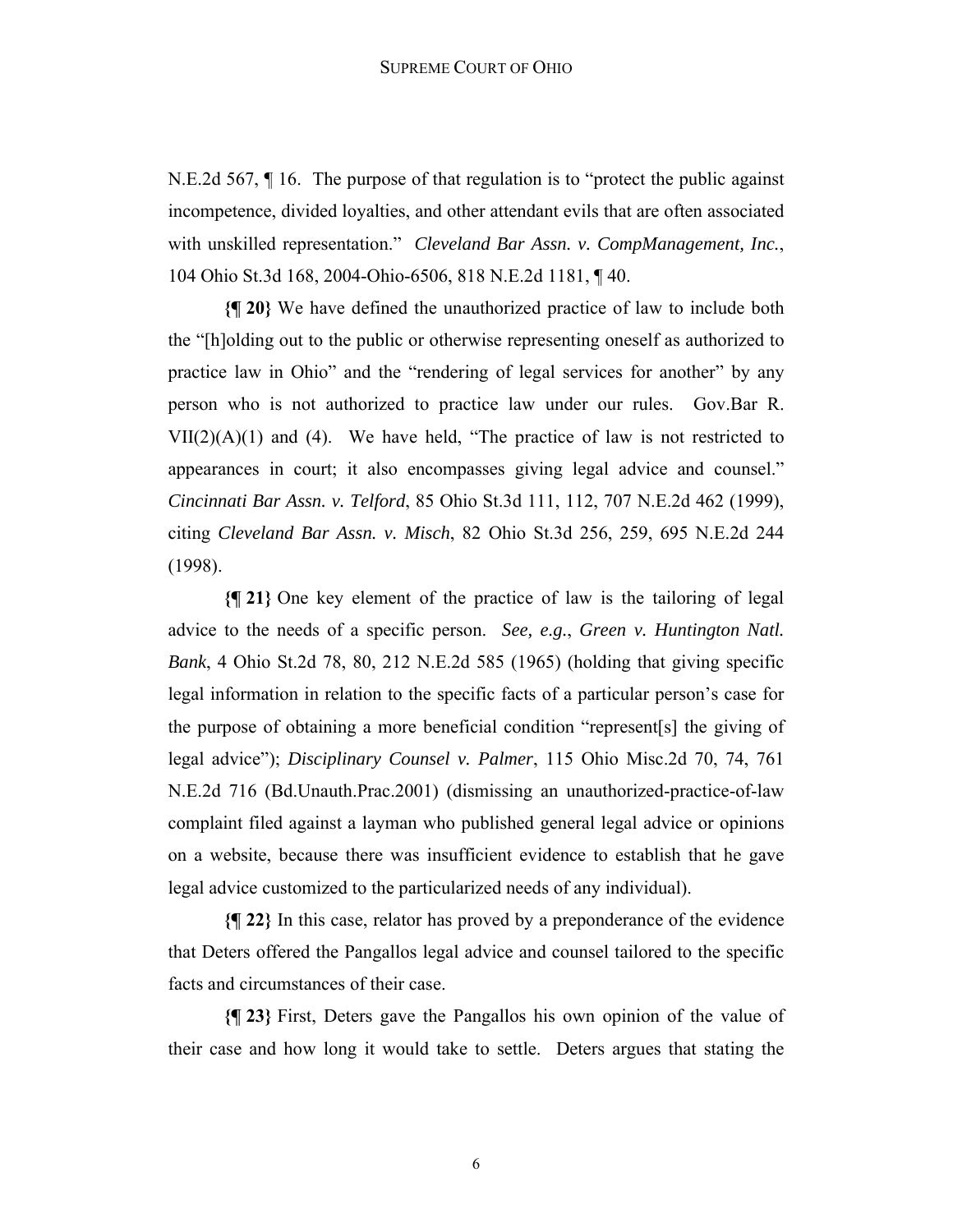value of a case does not constitute legal advice, because trial consultants make a living by offering the same kinds of opinions. But, as the board noted, a trial consultant gives an opinion regarding the value of a case to a lawyer—not the client. The lawyer then takes that opinion, applies the lawyer's own knowledge and experience, and chooses which parts of the consultant's opinion—if any—to incorporate into the lawyer's own advice to the client.

**{¶ 24}** Deters did not convey his opinion to an attorney assigned to the Pangallos' case, nor did he relay the opinion of the Pangallos' attorney to them. Instead, he told them what *he thought* the case was worth based on his years of experience as a lawyer. At the time that he gave them that legal advice, it had been more than three years since he had been licensed to practice law in Ohio.

**{¶ 25}** Second, according to the Pangallos, Deters informed them that the practice of stacking insurance policies is permitted under Kentucky law but not under Ohio law. He also recommended that the Pangallos sue Clinton's employer in addition to suing the tortfeasor, in an effort to increase their potential recovery. Although Deters generally denied that he had said these things, the hearing panel found that the Pangallos' testimony was more credible. We defer to that determination because the panel members saw and heard the witnesses firsthand and the record does not weigh heavily against it. *See*, *e.g.*, *Cuyahoga Cty. Bar Assn. v. Wise*, 108 Ohio St.3d 164, 2006-Ohio-550, 842 N.E.2d 35, ¶ 24.

**{¶ 26}** Third, Deters gave the Pangallos general information about how a presettlement loan works, assured them that their case would settle within one month considering the facts of the matter, and explained that a quick settlement would limit the amount of interest they would have to pay for the loan. Although giving a general explanation of how such a loan works does not amount to giving legal advice, Deters's providing the Pangallos with his analysis of the facts of their case, his assessment of the timeline for settlement, and his opinion regarding the anticipated length of the loan all constituted giving legal advice. And both of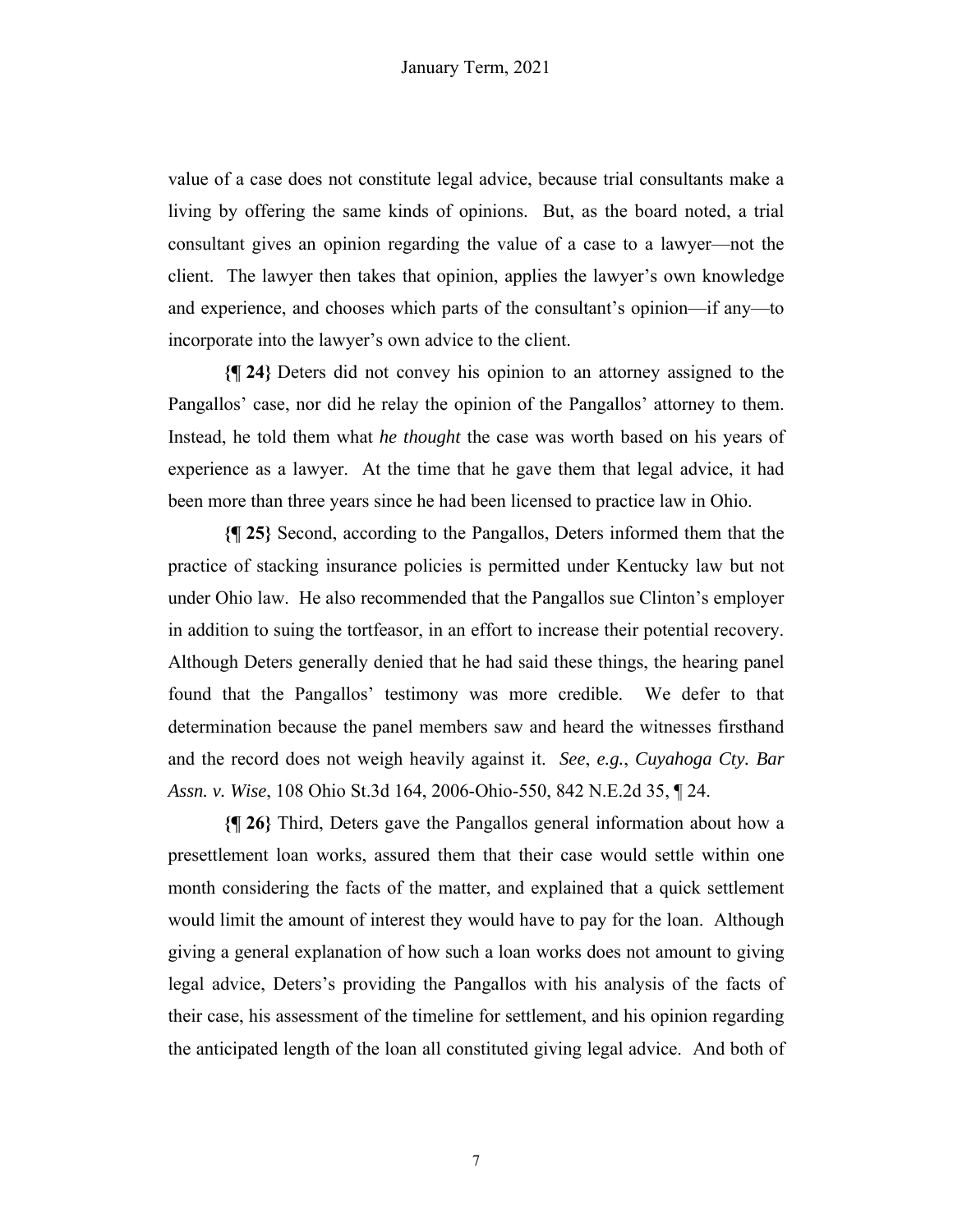the Pangallos testified—and Deters admitted—that they relied on Deters's advice in deciding to accept the presettlement loan.

**{¶ 27}** Finally, when the Pangallos informed Deters that they were terminating his law firm's representation, Deters gave them the erroneous legal advice that the firm would still be entitled to its entire contracted fee.

**{¶ 28}** Although Deters asserts that paralegals and other law-firm employees engage in this type of conduct every day, his speculative argument even if true—is not a valid defense to the charge of the unauthorized practice of law. Laymen may assist lawyers in preparing legal documents and managing pending client matters, but their activities must be carefully supervised and approved by a licensed practitioner. *Columbus Bar Assn. v. Thomas*, 109 Ohio St.3d 89, 2006-Ohio-1930, 846 N.E.2d 31, ¶ 14. "A paralegal who, without the supervision of an attorney, advises and represents a claimant in a personal injury matter is engaged in the unauthorized practice of law." *Columbus Bar Assn. v. Purnell*, 94 Ohio St.3d 126, 760 N.E.2d 817 (2002), citing *Cincinnati Bar Assn. v. Cromwell*, 82 Ohio St.3d 255, 695 N.E.2d 243 (1998).

**{¶ 29}** Deters suggested that four different attorneys worked on the Pangallos' case after Collins left the firm. However, the Pangallos had never heard of two of those attorneys and one had told Jillian that he was not working on the case. The fourth attorney, Romeo, was the only attorney who appears to have had any communication with the Pangallos following Collins's departure. But he was not licensed in Ohio. In short, there is no evidence that any Ohiolicensed attorney was assigned to the Pangallos' case after Collins left the firm. And the only evidence that there was *any* attorney supervision of Deters was (1) his own testimony that his father approved the reduction of the Pangallos' contingent fee and (2) the response he sent to Jillian—just two minutes after she emailed him to inquire about the availability of other insurance coverage for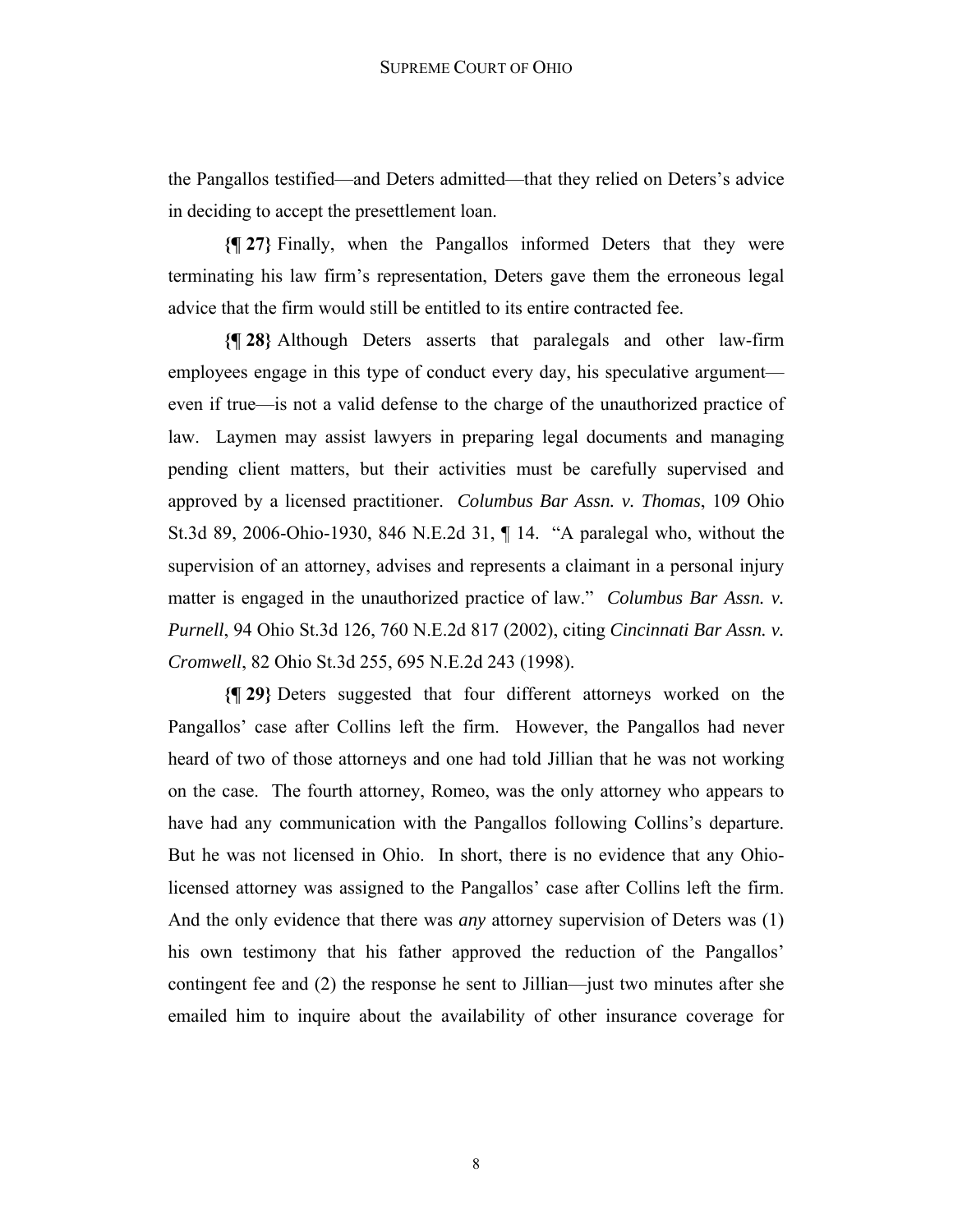Clinton's accident—claiming, "Lawyers here confirmed. Only policy can seek liability coverage on is the car that hit you."

**{¶ 30}** Although Deters was not charged with engaging in the unauthorized practice of law by holding himself out as an attorney, it appears that that is exactly what he did. Though he never went so far as to affirmatively state that he was an attorney, he made no effort to clarify to the Pangallos his role in the firm or to inform them that he was no longer licensed to practice law in Ohio or any other jurisdiction. Instead, as a representative of a firm that bore his surname, he met with the Pangallos outside the presence of any attorney, referred to himself as "The Bulldog," and urged them to have confidence in him personally, even though he was not licensed to represent them. Furthermore, he gave them legal advice based on his own legal knowledge and years of experience that was tailored to the facts of their particular case. Simply stated, his actions were not those of a paralegal conveying general information or relaying casespecific information under the supervision of an attorney—they were the actions of a nonlawyer engaging in the practice of law.

**{¶ 31}** On these facts, we overrule Deters's objections and accept the board's findings that Deters engaged in the unauthorized practice of law by giving legal advice to the Pangallos. Because we find that that legal advice was, for the most part, given in a single conversation, we find that it constitutes a single instance of the unauthorized practice of law.

## **An Injunction and Civil Penalty Are Warranted**

**{¶ 32}** Having found that Deters engaged in the unauthorized practice of law, the board recommends that we permanently enjoin him from engaging in further acts of the unauthorized practice of law in Ohio.

**{¶ 33}** The panel recommended that we impose a civil penalty of \$6,500 for the four instances of the unauthorized practice of law that it found (\$1,500 for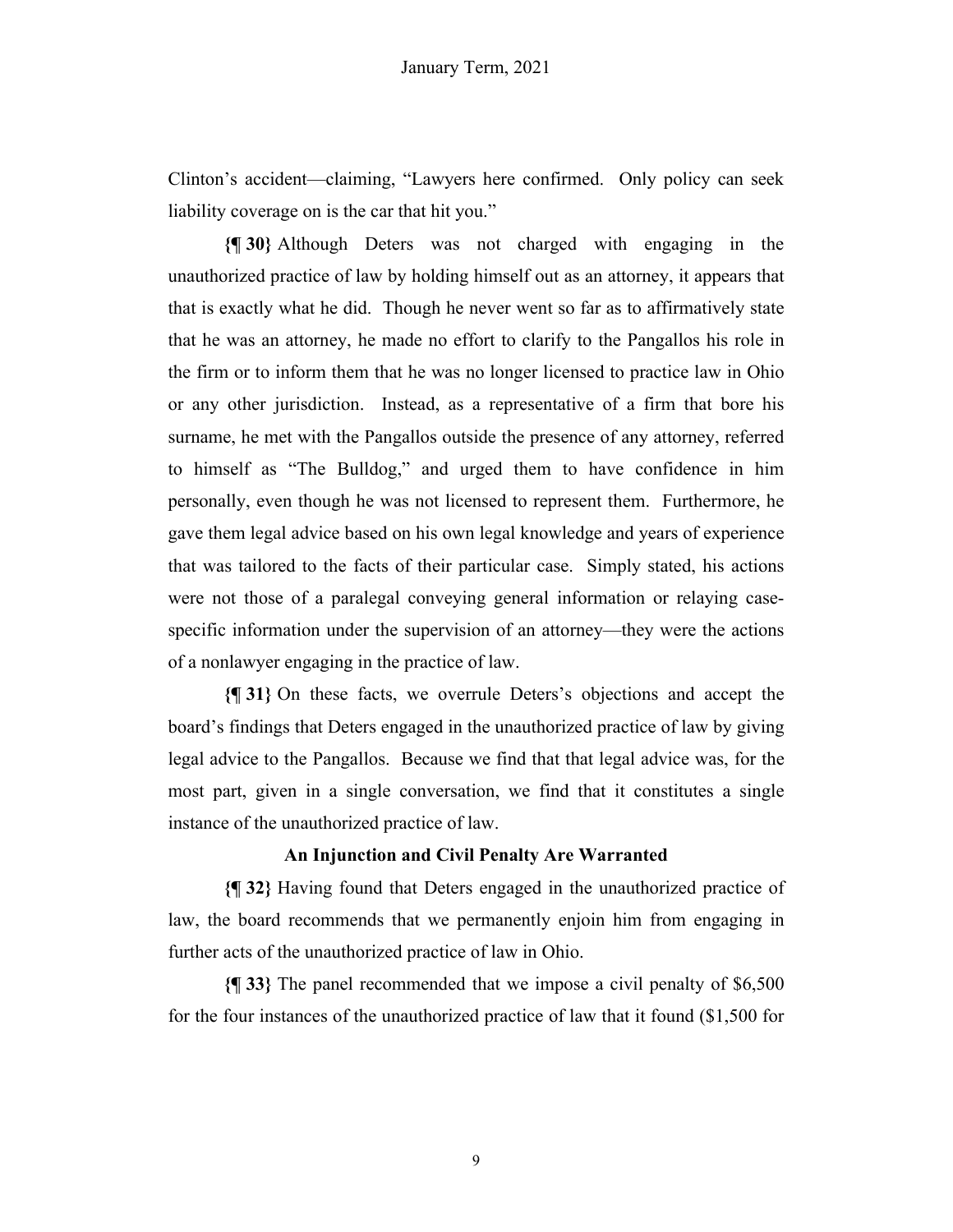each of the first three violations and \$2,000 for his final violation), but the board recommends that that penalty be doubled to \$13,000.

**{¶ 34}** In determining the appropriate sanction, Gov.Bar R. VII(8)(B) instructs us to consider (1) the degree of the respondent's cooperation during the investigation, (2) the number of times the respondent engaged in the unauthorized practice of law, (3) the flagrancy of the respondent's violations, (4) any harm that the violations caused to third parties, and (5) any other relevant factors, which may include the aggravating and mitigating circumstances identified in UPL Reg. 400(F). *See also Disciplinary Counsel v. Ward*, 155 Ohio St.3d 488, 2018-Ohio-5083, 122 N.E.3d 168, ¶ 13.

**{¶ 35}** Deters fully cooperated with relator's investigation, though the board noted that his cooperation declined somewhat after relator filed his complaint. And although the board found four instances of the unauthorized practice of law, we have found that Deters engaged in a single offense. While that offense was flagrant, it does not appear that the Pangallos have suffered any lasting harm as a result of Deters's misconduct. Indeed, there is no evidence that Deters delayed their case or that they had any alternative but to accept the recommended loan to alleviate their acute financial distress.

**{¶ 36}** Ultimately, we are most troubled by Deters's struggle to accept his diminished role in the legal profession following his Kentucky suspension and his Ohio retirement. That struggle was evident at the panel hearing when he testified, "You know, I'm a litigator," nearly six years after he was last licensed to practice law in any jurisdiction. We believe that the imposition of an injunction and a \$6,500 civil penalty will serve as an appropriate deterrent to future acts of the unauthorized practice of law.

### **Conclusion**

**{¶ 37}** Accordingly, we permanently enjoin Eric C. Deters from engaging in acts constituting the unauthorized practice of law in Ohio. We also order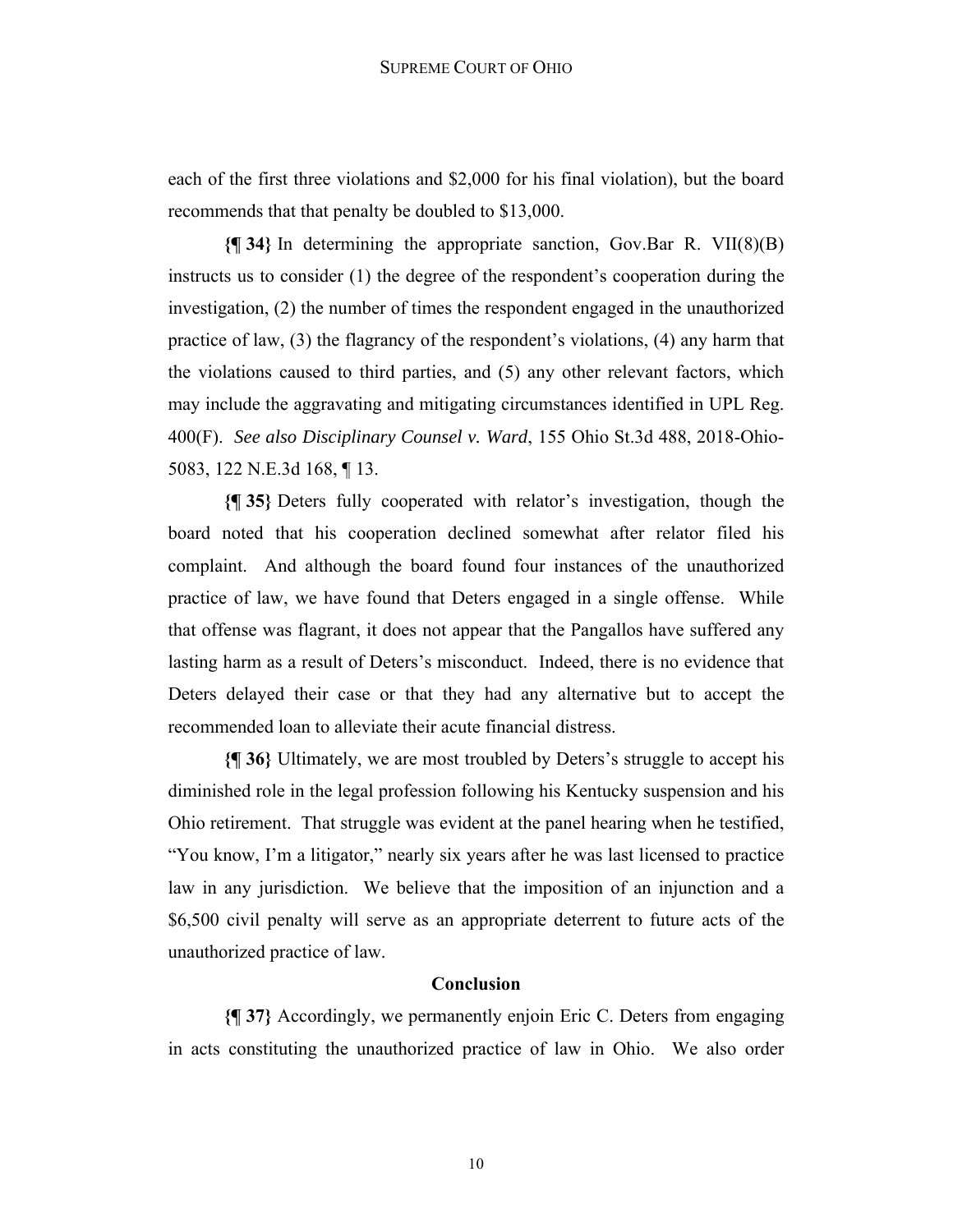Deters to pay a civil penalty of \$6,500 for his single offense of the unauthorized practice of law. Costs are taxed to Deters.

Judgment accordingly.

DEWINE, DONNELLY, and STEWART, JJ., concur.

O'CONNOR, C.J., concurs, with an opinion joined by FISCHER, J. (except that he would impose a \$13,000 penalty) and BRUNNER, J.

KENNEDY, J., concurs in judgment only, with an opinion.

# **O'CONNOR, C.J., concurring.**

**{¶ 38}** I fully concur in the majority's reasoning and judgment, but I write separately to respond to the suggestion in the concurring-in-judgment-only opinion that we should apply an unnecessary "professional-judgment" standard when determining whether a nonlawyer has engaged in the unauthorized practice of law. Adopting the standard proposed by the concurring-in-judgment-only opinion would not provide clarity in this area of the law and would be potentially harmful.

**{¶ 39}** The concurring-in-judgment-only opinion cites a litany of foreign cases and law-review articles for the uncontroversial proclamation that there is no universally accepted definition of "practice of law." Indeed, rather than attempting the impossible—enunciating an inclusive list of activities that constitute the practice of law—we have broadly defined the "unauthorized practice of law" by rule as the "rendering of legal services for another by any person not admitted to practice [law] in Ohio." Gov.Bar R. VII(2)(A)(1). The practice of law includes providing legal advice and counsel to clients. *Land Title Abstract & Trust Co. v. Dworken*, 129 Ohio St.23, 28, 193 N.E. 650 (1934). And as the majority opinion notes, we have recognized that a key element of practicing law is tailoring that advice to the needs of a specific person. Majority opinion at ¶ 21, citing *Green v. Huntington Natl. Bank*, 4 Ohio St.2d 78, 80, 212 N.E.2d 585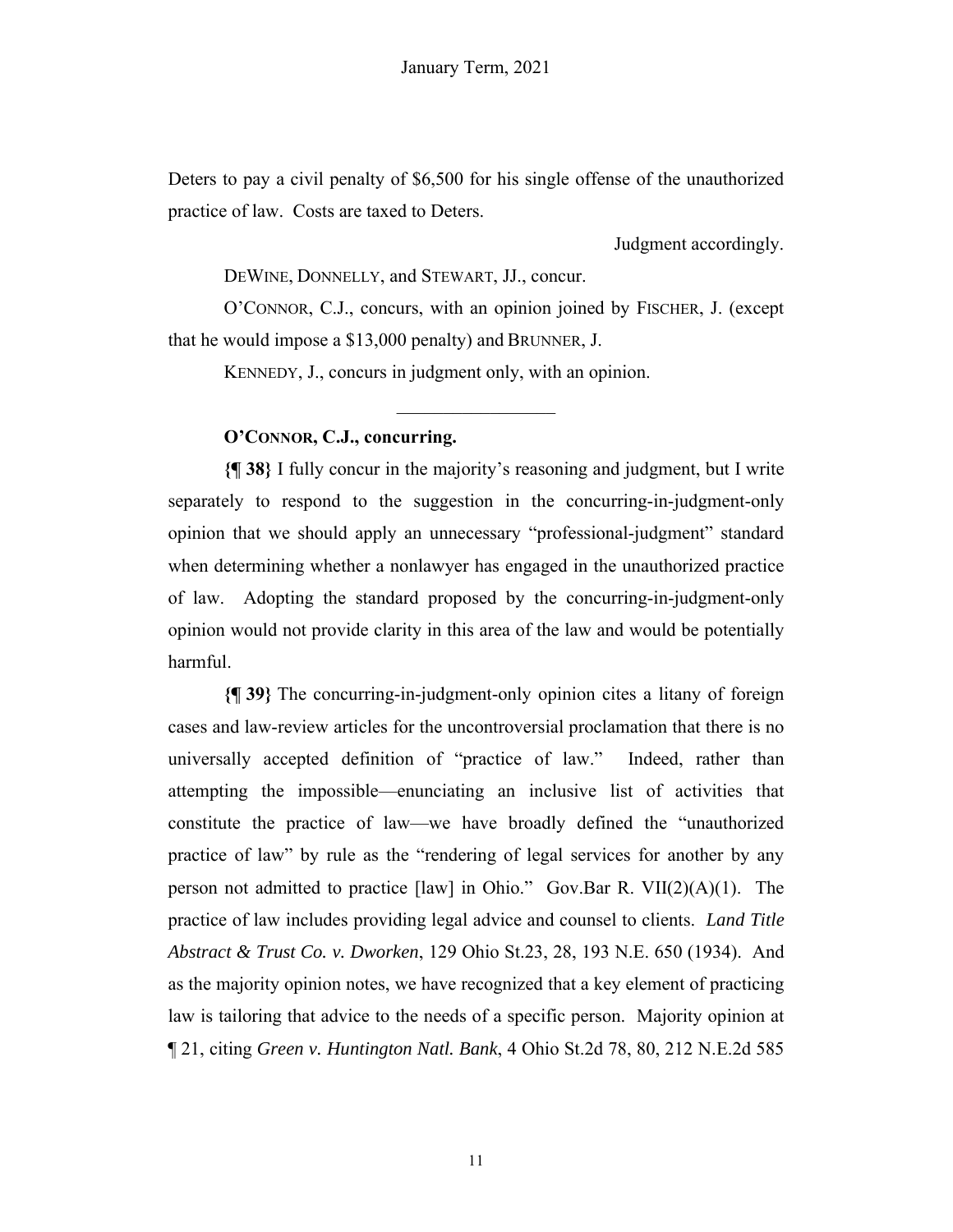(1965). The concurring-in-judgment-only opinion, however, suggests that more is needed.

**{¶ 40}** The concurring-in-judgment-only opinion feigns concern that this court will overstep its bounds and find the unauthorized practice of law anytime a nonlawyer shares general legal knowledge that the person has acquired while going through life. Under that guise, it suggests that this court clarify for the public and the bar that a layperson who gives tailored legal advice to another engages in the unauthorized practice of law only when the layperson "exercise[s] professional judgment" in doing so. Opinion concurring in judgment only at ¶ 47. Not only does the concurring-in-judgment-only opinion's description of the proposed professional-judgment standard fail to clarify the contours of the practice of law, but its attempt to clarify the meaning of "practice of law" is wholly unwarranted in this case, because this case involves conduct that the members of this court unanimously agree constitutes the unauthorized practice of law.

**{¶ 41}** This court has exclusive jurisdiction to regulate the unauthorized practice of law, *Toledo Bar Assn. v. VanLandingham*, 143 Ohio St.3d 328, 2015- Ohio-1622, 37 N.E.3d 1195, ¶ 5, and we undertake that task in a common-sense manner for the purpose of protecting the public, *Henize v. Giles*, 22 Ohio St.3d 213, 218, 490 N.E.2d 585 (1986), citing *Cowern v. Nelson*, 207 Minn. 642, 647, 290 N.W. 795 (1940). Common sense demands consideration of context when determining whether particular conduct constitutes the practice of law. *See Henize* at 219 (allowing lay representation in the "limited setting" of an administrative hearing before the Unemployment Compensation Board of Review).

**{¶ 42}** The relevant context here includes Deters's background (his education and legal experience) and the circumstances under which he gave advice to Clinton and Jillian Pangallo (as a representative of Deters & Associates,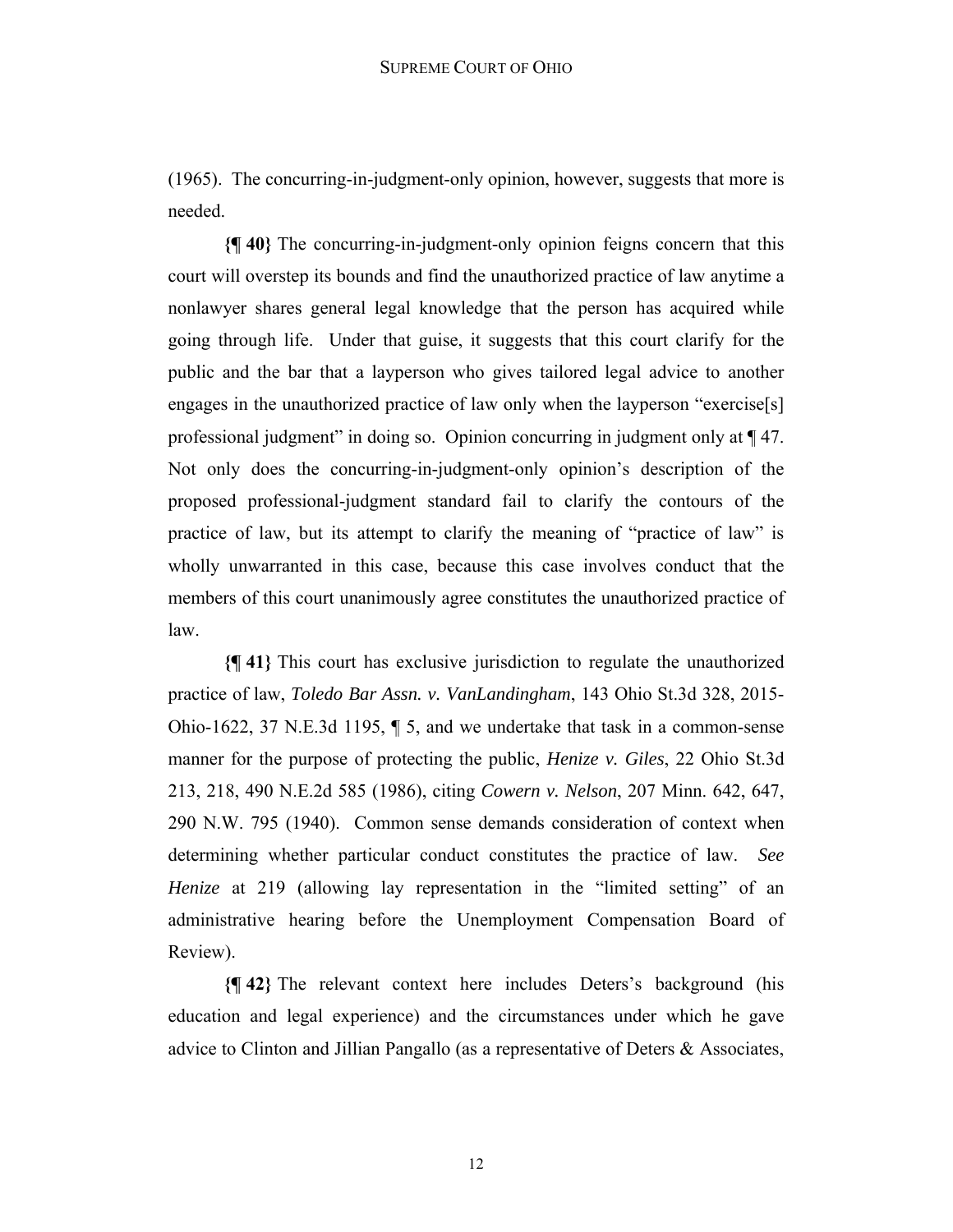P.S.C., while it was engaged to provide legal representation to the Pangallos). Although Deters is not licensed to practice law in Ohio, he is not a "layperson," as that word is commonly understood. *See* https://dictionary.cambridge.org/us/ dictionary/english/layperson (accessed July 13, 2021) [https://perma.cc/C9KD-VDSB] (defining "layperson" as "someone who is not an expert in or does not have a detailed knowledge of a particular subject"). It cannot be said that Deters lacks detailed knowledge of the law. He successfully completed the formal legal education required to obtain admission to the bar, and he practiced law in Ohio for more than 25 years before resigning his license. Resignation of his Ohio law license and suspension of his Kentucky law license surely did not eradicate his legal acumen.

**{¶ 43}** Also part of the relevant context here is that Deters continues to work for the law firm that bears his surname, purportedly as office manager and client liaison. In that capacity, Deters met with the Pangallos and discussed their legal needs outside the presence of a licensed lawyer. When the Pangallos attempted to terminate their relationship with the law firm, it was Deters—not one of the licensed attorneys who were supposedly responsible for their case—who responded and, at least initially, persuaded them to remain clients of the firm. His advice to the Pangallos—including his opinions on whom they should sue, the value of their case, how long it would take to settle their case, and the viability of stacking insurance policies in Kentucky and Ohio—was given in the context of the firm's legal representation of the Pangallos, was based on Deters's own legal experience, and was tailored to the Pangallos' legal needs. When Deters's conduct is viewed in this context, it is clear that this is not a case about a layperson who has innocently shared passively acquired knowledge of the law the type of conduct the concurring-in-judgment-only opinion purportedly seeks to safeguard.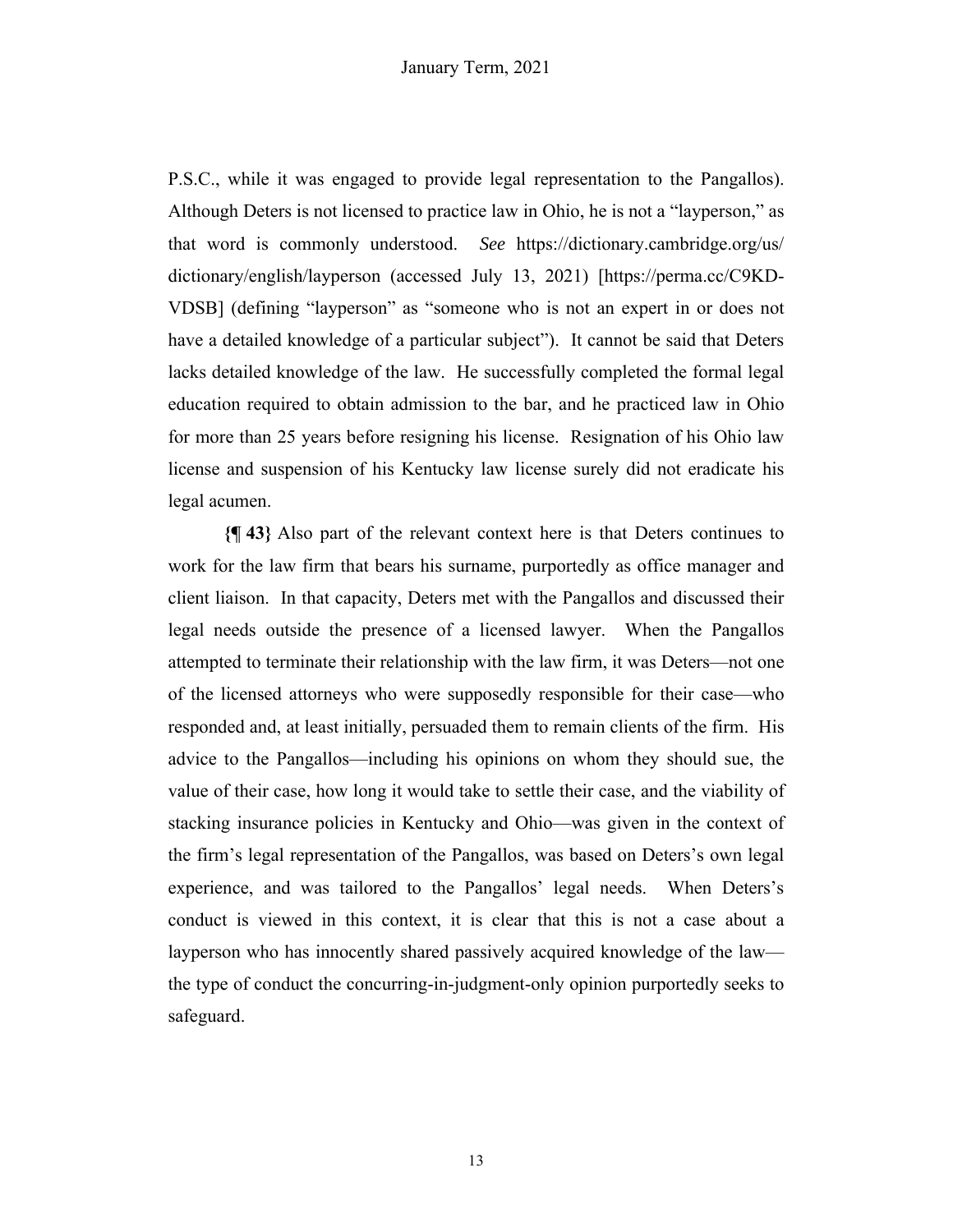#### SUPREME COURT OF OHIO

**{¶ 44}** Moreover, adoption of a professional-judgment standard would afford no more clarity with respect to the bounds of the practice of law than our existing precedent, which holds that a person engages in the practice of law when the person provides legal advice that is specifically tailored to another person's particular needs, *Green*, 4 Ohio St.2d at 80, 212 N.E.2d 585. In most cases, giving such legal advice will satisfy the concurring-in-judgment-only opinion's proposed requirement that to engage in the unauthorized practice of law, a nonlawyer must determine the issues and apply to them the nonlawyer's knowledge of the law. And the concurring-in-judgment-only opinion cites no example of this court's finding the unauthorized practice of law based on a nonlawyer merely providing "general legal information and advice," opinion concurring in judgment only at ¶ 58. In fact, the Board of Commissioners on the Unauthorized Practice of Law has dismissed complaints alleging violations for such conduct. *See Disciplinary Counsel v. Palmer*, 115 Ohio Misc.2d 70, 74, 761 N.E.2d 716 (Bd.Unauth.Prac.2001) ("publication of general legal advice \* \* \* is not of itself the unauthorized practice of law").

**{¶ 45}** Not only is the concurring-in-judgment-only opinion's proposed professional-judgment standard unclear, but, if this court were to adopt the standard as it is described in that opinion, we would unjustifiably limit the pool of people subject to censure for the unauthorized practice of law. The opinion states that "exercising professional judgment ' "require[s] more than the most elementary knowledge of the law, or more than that which [a layperson] may be deemed to possess."" " (Brackets added in opinion concurring in judgment only.) Opinion concurring in judgment only at ¶ 52, quoting *Lukas v. Montgomery Cty. Bar Assn.*, 35 Md. App. 442. 448, 371 A.2d 669 (1977), quoting Annotation, *What Amounts to Practice of Law*, 111 A.L.R. 19, 24-25 (1937). Were we to adopt that standard, at what point would a nonlawyer's knowledge of the law tip the scale such that he or she would be deemed to possess enough legal knowledge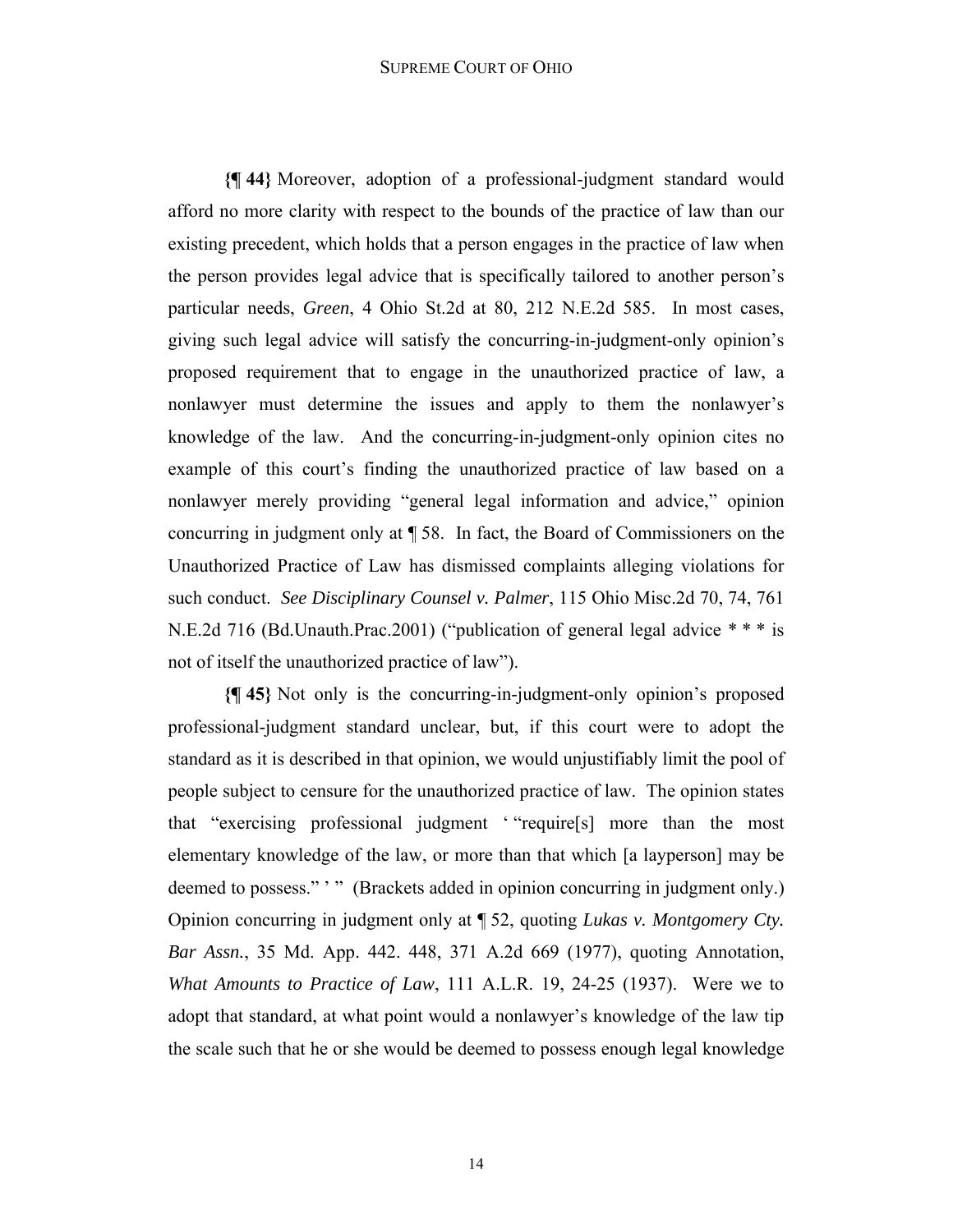to be able to exercise professional judgment and thus able to engage in the unauthorized practice of law? The proposed standard would insulate people from the prohibition on the unauthorized practice of law simply because they lack a sufficient but undefined quantum of legal training. Deters had a formal legal education and decades of experience as a practicing lawyer before he surrendered his license, but those requirements cannot be prerequisites to engaging in the unauthorized practice of law if we are to fulfill our objective of "protect[ing] the public against incompetence, divided loyalties, and other attendant evils that are often associated with unskilled representation," *Cleveland Bar Assn. v. CompManagement, Inc.*, 104 Ohio St.3d 168, 2004-Ohio-6506, 818 N.E.2d 1181,  $\P$  40.

**{¶ 46}** Despite its stated goal of providing additional guidance to the public and the bar, the concurring-in-judgment-only opinion does not clarify the bounds of the practice of law, and its proposed standard would limit the pool of people subject to censure for the unauthorized practice of law. I cannot agree that such a limitation is in the public interest. For these reasons, I fully concur in the majority opinion.

FISCHER, J., concurs in the foregoing opinion except that he would impose a \$13,000 penalty.

BRUNNER, J., concurs in the foregoing opinion.

## **KENNEDY, J., concurring in judgment only.**

**{¶ 47}** I concur in the judgment of the majority but write separately to assert that the focus of our inquiry in matters in which a layperson, that is, a person who lacks a valid Ohio law license, is charged with engaging in the unauthorized practice of law by providing legal advice to others should be on whether the person exercised professional judgment in giving the legal advice. Most people acquire some legal knowledge throughout their lives, but in general,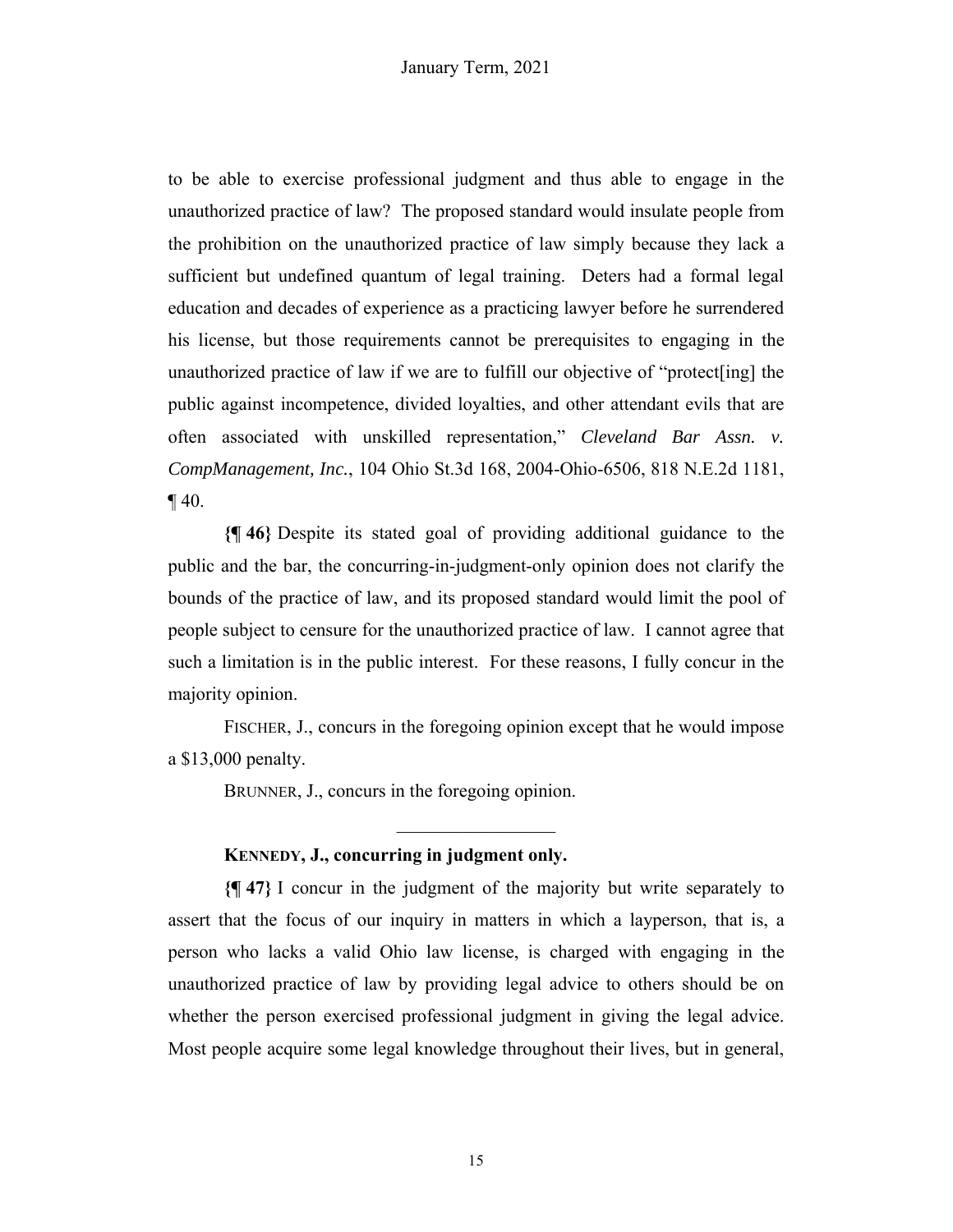they are not engaging in the unauthorized practice of law if they share this information with others. Rather, it should be only if the layperson has exercised professional judgment about a specific legal issue that they should be found to have engaged in the unauthorized practice of law. When respondent Eric Deters's behavior is viewed through this lens, he engaged in the unauthorized practice of law when he gave Jillian and Clinton Pangallo advice about their legal issues that drew upon his professional knowledge and judgment.

**{¶ 48}** There is no universally accepted definition of "the practice of law." Buhai, *Act Like a Lawyer, Be Judged Like a Lawyer: the Standard of Care for the Unlicensed Practice of Law*, 2007 Utah L.Rev. 87, 94. And formulating a comprehensive definition has proved to be elusive. *See In re Opinion No. 26 of Commt. on the Unauthorized Practice of Law*, 139 N.J. 323, 341, 654 A.2d 1344 (1995), quoting *Auerbacher v. Wood*, 142 N.J.Eq. 484, 485, 59 A.2d 863 (E.&A.1948) (" 'What constitutes the practice of law does not lend itself to precise and all inclusive definition' "); *Utah State Bar v. Summerhayes & Hayden, Pub. Adjusters*, 905 P.2d 867, 869 (Utah 1995) (noting that it is "difficult to define precisely" the practice of law); *State ex rel. Frieson v. Isner*, 168 W.Va. 758, 767, 285 S.E.2d 641 (1981), fn. 2 ("Arriving at a concise definition of what constitutes the practice of law has proven difficult for most courts"); *Washington State Bar Assn. v. Great W. Union Fed. S. & L. Assn.*, 91 Wash.2d 48, 54, 586 P.2d 870 (1978) ("The 'practice of law' does not lend itself easily to precise definition"); *Michigan State Bar v. Cramer*, 399 Mich. 116, 133, 249 N.W.2d 1 (1976), quoting *Grand Rapids Bar Assn. v. Denkema*, 290 Mich. 56, 64, 287 N.W. 377 (1939) ("any attempt to formulate a lasting, all encompassing definition of 'practice of law' is doomed to failure 'for the reason that under our system of jurisprudence such practice must necessarily change with the everchanging business and social order' "); *Denver Bar Assn. v. Pub. Util. Comm.*, 154 Colo.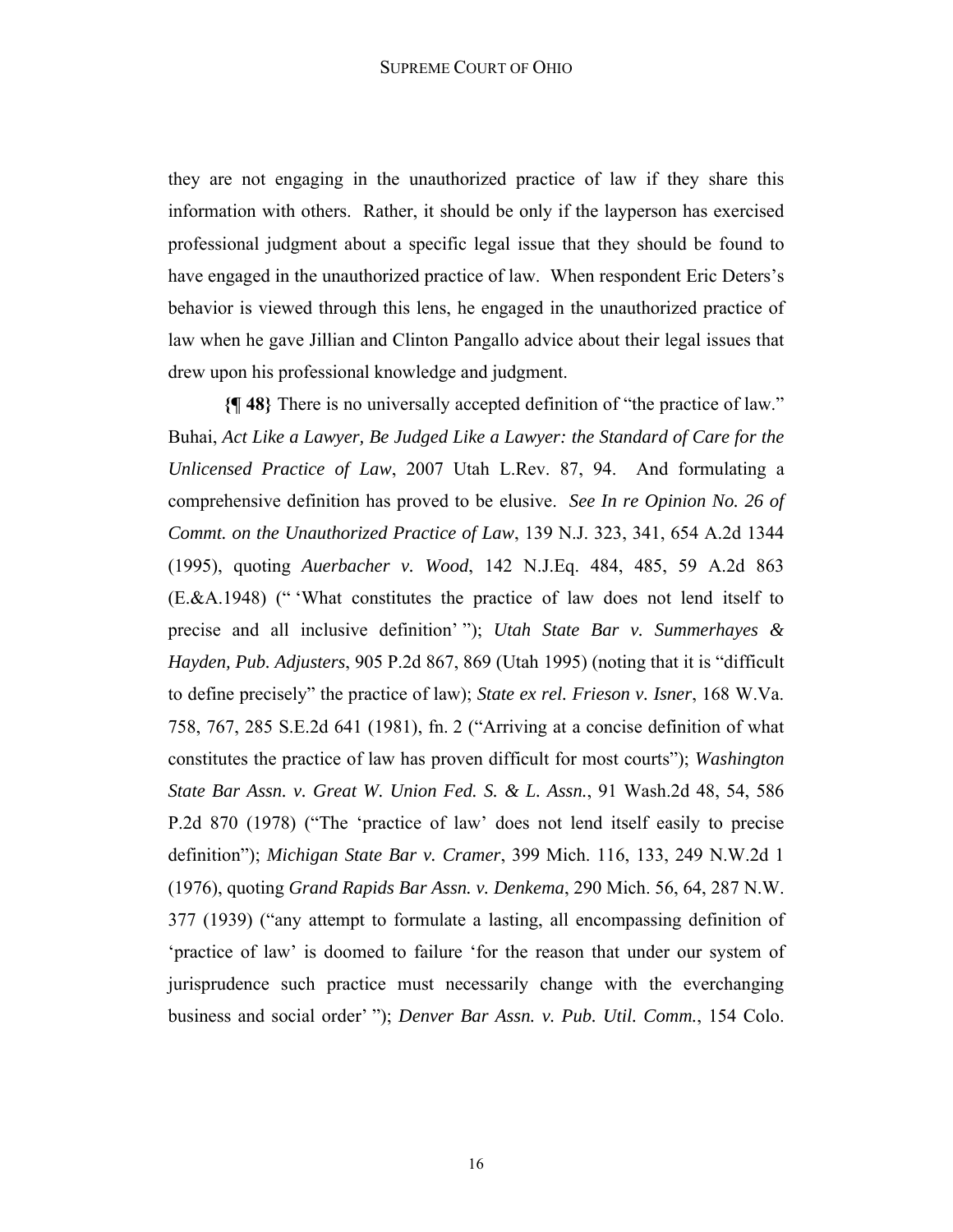273, 279, 391 P.2d 467 (1964) ("There is no wholly satisfactory definition as to what constitutes the practice of law").

**{¶ 49}** The reason it is so difficult to formulate a universal definition for "the practice of law" is that " '[l]aw permeates so many aspects of [our] personal lives and commercial affairs that \* \* \* most individuals, whether or not they are lawyers, are knowingly or unknowingly encountering and interpreting laws on a daily basis.' " (Brackets and ellipses sic.) Zurek, *The Limited Power of the Bar to Protect Its Monopoly*, 3 St. Mary's J. Legal Mal. & Ethics 242, 248-249 (2013), quoting Luppino, *Multidisciplinary Business Planning Firms: Expanding the Regulatory Tent Without Creating a Circus*, 35 Seton Hall L.Rev. 109, 131 (2004). As stated by one of our sister supreme courts:

The practice of law is not subject to precise definition. It is not confined to litigation but often encompasses "legal activities in many non-litigious fields which entail specialized knowledge and ability." Therefore, the line between permissible business and professional activities and the unauthorized practice of law is often blurred.

*In re Opinion No. 24 of Commt. on Unauthorized Practice of Law*, 128 N.J. 114, 122, 607 A.2d 962 (1992), quoting *In re Application of the New Jersey Soc. of Certified Pub. Accountants*, 102 N.J. 231, 236, 507 A.2d 711 (1986).

**{¶ 50}** We have fared no better. This court has never provided an allinclusive definition for "the practice of law." Rather, we have enunciated broad, general statements as to what constitutes the practice of law, such as, "all advice to clients and all action taken for them in matters connected with the law," *Land Title Abstract & Trust Co. v. Dworken*, 129 Ohio St. 23, 193 N.E. 650 (1934), paragraph one of the syllabus, and "the practice of law is not limited to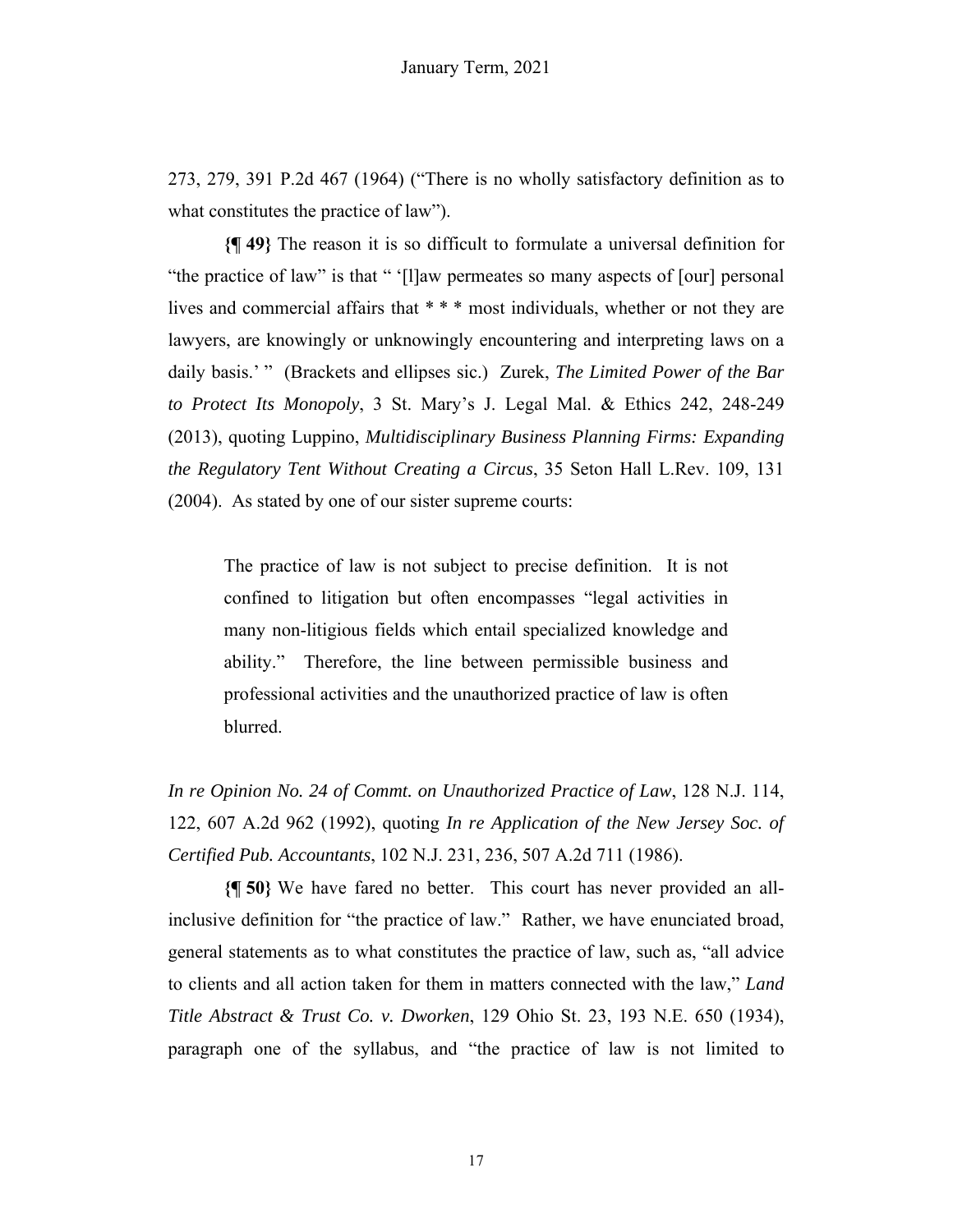appearances in court, but also includes giving legal advice and counsel," *Cleveland Bar Assn. v. Misch*, 82 Ohio St.3d 256, 259, 695 N.E.2d 244 (1998). And our definition of what constitutes the unauthorized practice of law is just as broad. Gov.Bar R. VII $(2)(A)(1)$  states that, with six noted exceptions, the unauthorized practice of law is the "rendering of legal service for another by any person not admitted to practice in Ohio."

**{¶ 51}** In this matter, the majority finds that Deters crossed the line into the unauthorized practice of law when he gave legal advice that was tailored to the needs of the Pangallos. But is this truly when the line was crossed? As the Pennsylvania Supreme Court has recognized, there are times when laypersons have the knowledge "to appreciate the legal problems and consequences involved in a given situation and the factors which should influence necessary decisions." *Dauphin Cty. Bar Assn. v. Mazzacaro*, 465 Pa. 545, 553, 351 A.2d 229 (1976). And in those situations, the advice given by the layperson is not of such a nature so as to violate the policies supporting regulation of the unauthorized practice of law. *See id.* ("No public interest would be advanced by requiring these lay judgments to be made exclusively by lawyers"). And the giving of advice in those situations is not seen as the practice of law, because in those situations, it is recognized that the relationship between the person giving the advice and the person receiving the advice "is not based on the reasonable expectation that learned and authorized professional legal advice is being given," Commentary to D.C. Ct. App.R. 49(b)(2) (the rule defining "practice of law"). In other words, the layperson did not exercise professional judgment.

**{¶ 52}** "[P]rofessional judgment lies at the core of the practice of law." *Iowa State Bar Assn. Commt. on Professional Ethics & Conduct v. Baker*, 492 N.W.2d 695, 701 (Iowa 1992). And exercising professional judgment " 'require[s] more than the most elementary knowledge of the law, or more than that which [a layperson] may be deemed to possess,' " *Lukas v. Montgomery Cty.*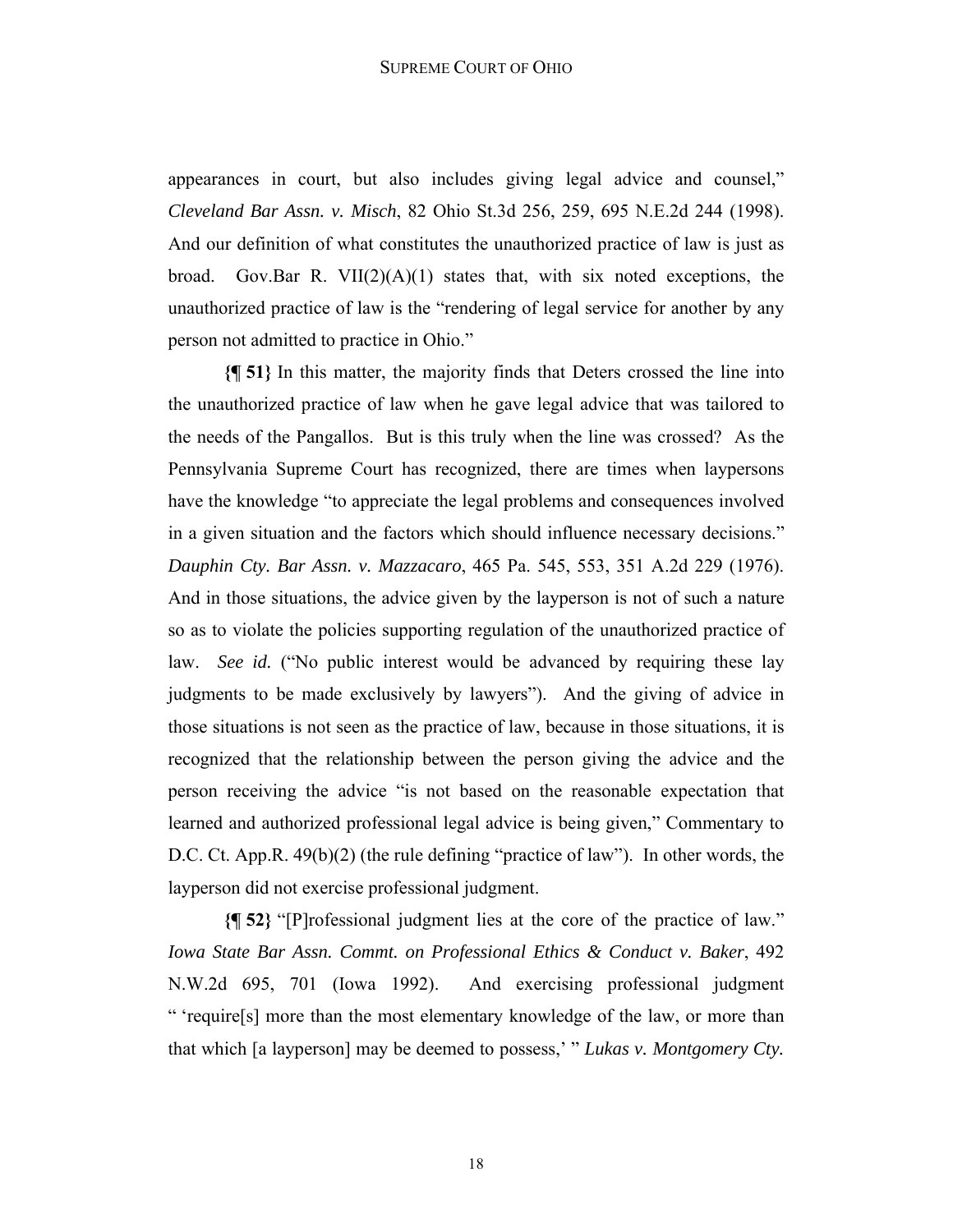*Bar Assn.*, 35 Md.App. 442, 448, 371 A.2d 669 (1977), quoting Annotation, *What Amounts to Practice of Law*, 111 A.L.R. 19, 24-25 (1937). Moreover, exercising professional judgment is an art that requires "lawyers [to] determine what the issues are and use their knowledge of the law to solve them in an ethical way." *Baker* at 701. Professional judgment is called for when an opinion is given that "requires the abstract understanding of legal principles and a refined skill for their concrete application." *Dauphin* at 553. Laypersons, in contrast, use their legal knowledge "for informational purposes alone." *Baker* at 701. Permitting only lawyers to act in matters requiring professional judgment best serves the public interest, *Bergantzel v. Mlynarik*, 619 N.W.2d 309, 312-313 (Iowa 2000), whereas permitting only lawyers to express lay judgments would not advance a public interest, *Dauphin* at 553.

**{¶ 53}** Therefore, we should not end our inquiry with whether the layperson tailored legal advice to the needs of a specific person. Rather, we should ask whether in doing so the layperson exercised professional judgment.

**{¶ 54}** Using the issue Deters confronted in this case as an example, a layperson with an elementary knowledge of the law could have advised the Pangallos that they had a personal-injury claim against the driver of the automobile who rear-ended Clinton and should pursue legal action. In offering that advice, the layperson would have provided legal advice tailored to the needs of the Pangallos. And it is likely that these types of conversations happen all over the country on a daily basis. But in imparting this advice, the layperson has not exercised professional judgment and therefore has not engaged in the practice of law. Unlike Deters, the layperson in the example did not give advice as to the types of claims the Pangallos could assert: personal injury, property damage, lost wages, and loss of consortium; the layperson did not provide a monetary figure for what the claims were worth; and the layperson did not discuss other potential insurance policies that may provide coverage and the manner in which different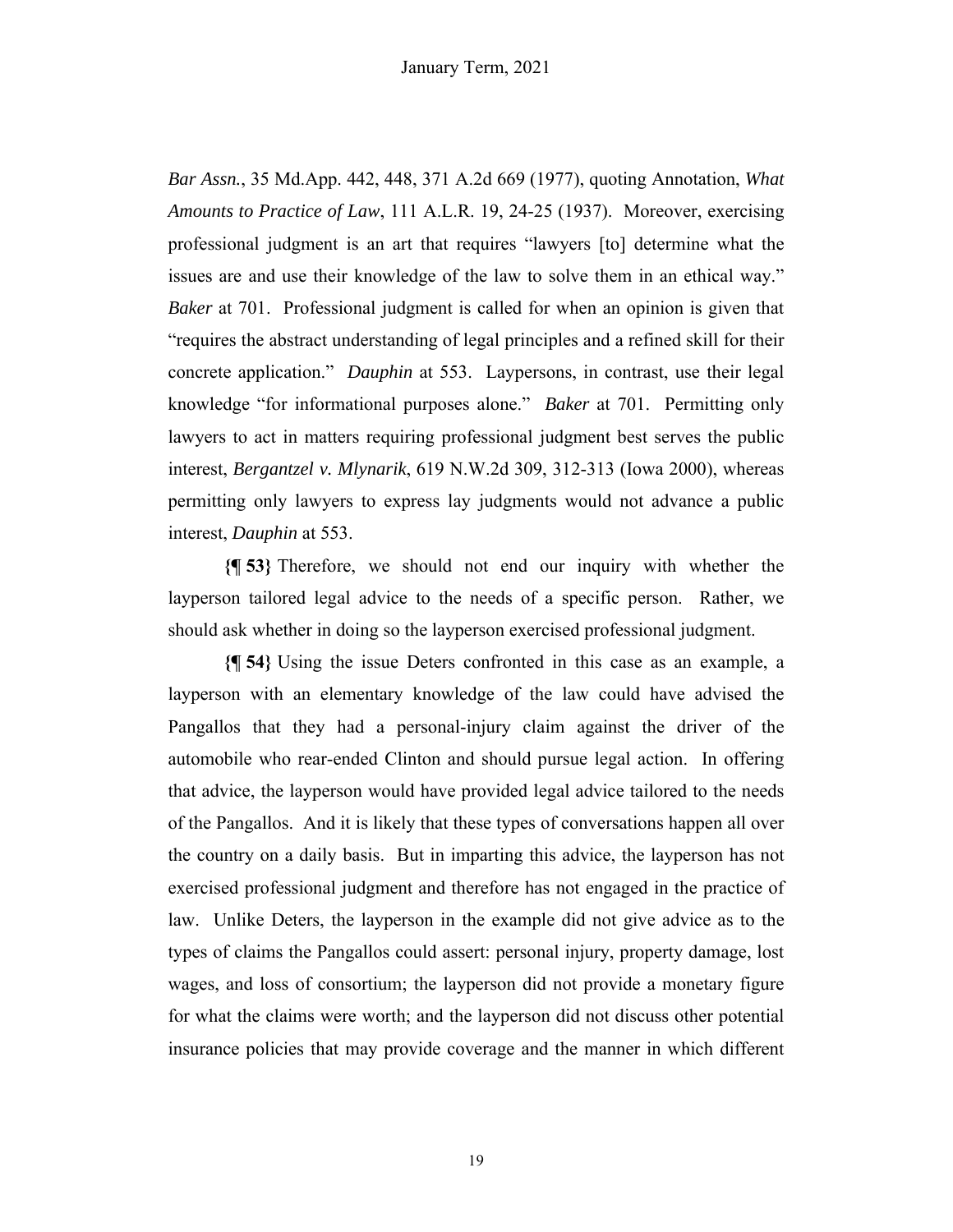jurisdictions may handle multiple-insurance-policy coverage. Providing advice on those topics requires "the abstract understanding of legal principles and a refined skill for their concrete application," *Dauphin,* 465 Pa. at 553, 351 A.2d 229*.* 

**{¶ 55}** Deters argues that his advising the Pangallos was no different from what paralegals and legal staff in law offices do every day across Ohio and the country. Deters is wrong. He was not providing legal advice at the direction of an attorney, which is what paralegals are permitted to do. *See Columbus Bar Assn. v. Purnell*, 94 Ohio St.3d 126, 760 N.E.2d 817 (2002) ("A paralegal who, without the supervision of an attorney, advises and represents a claimant in a personal injury matter is engaged in the unauthorized practice of law").

**{¶ 56}** Instead, he drew on *his* legal knowledge and judgment from his years as an attorney and provided *his* legal advice to the Pangallos about their case. Deters met with the Pangallos, learned the facts of their case, drew on his knowledge of the law, determined what issues the Pangallos faced in pursuing their claims, and provided solutions for them. He not only informed them of the ability to pursue a claim against Clinton's employer, as Clinton was driving a company car, but also explained the rationale for pursuing such a claim—higher insurance limits. He also explained the legal concept of stacking insurance policies and how Ohio and Kentucky law differed. Deters's legal knowledge was neither elementary nor used for informational purposes alone. Rather, he was exercising professional judgment when he tailored the legal advice to the legal needs of the Pangallos.

**{¶ 57}** Deters also utilized his professional judgment when he provided a valuation of the Pangallos' claims that was based on his former experiences as a lawyer. To value the claim, Deters needed to determine the legal liability involved, the legal rights of the Pangallos, and what damages were legally compensable. *See Green v. Unauthorized Practice of Law Commt.*, 883 S.W.2d